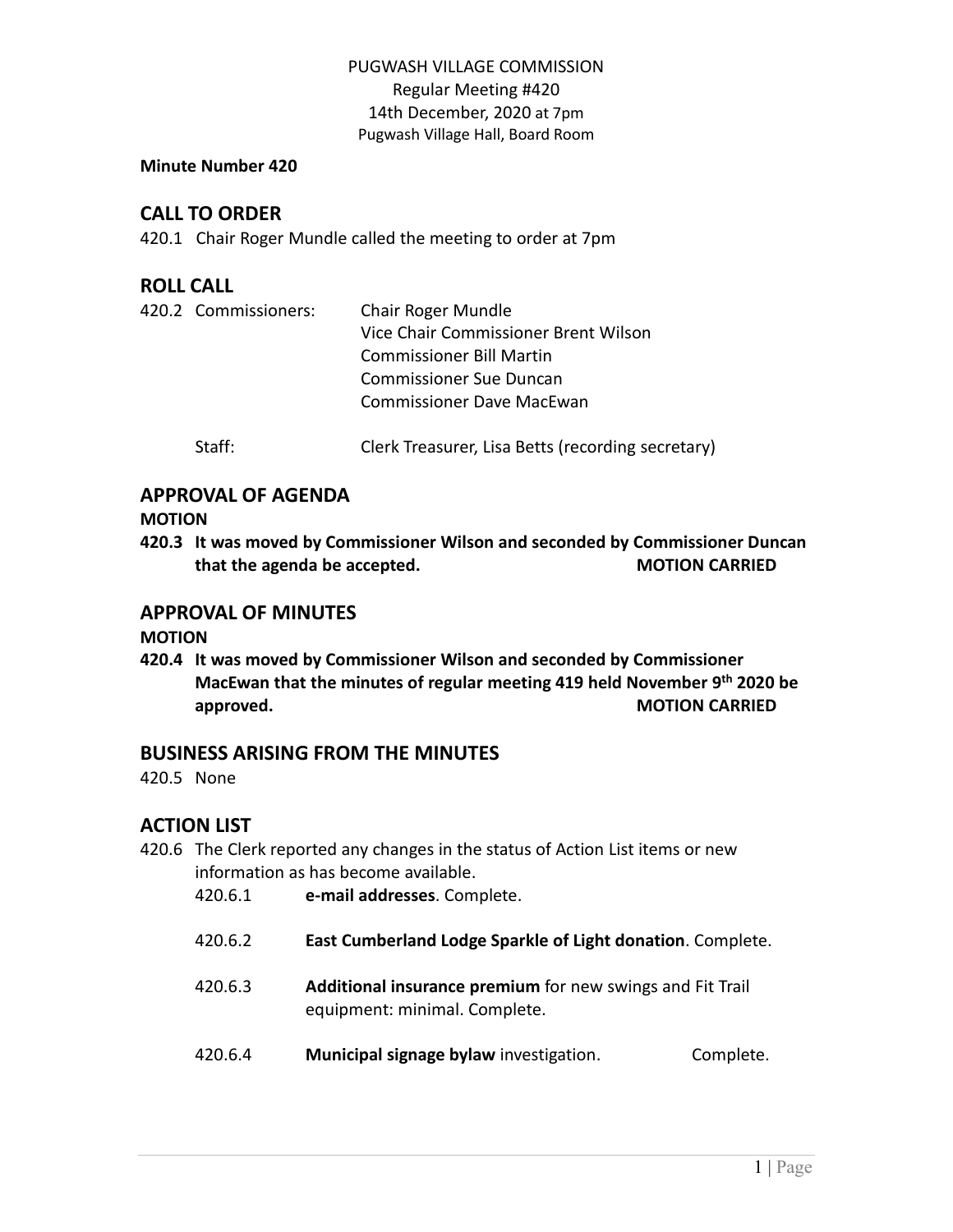- 420.6.5 **Christmas lights** all went very well. Thanks to the Pugwash Fire Department, Mike Cameron and Terry Duncan. Complete.
- 420.6.6 **Video conferencing.** Of the great many applications available, in the past few months, options and pricing have converged. With the loosening of restrictions, the differences may become moot. WebEx may be the most viable free option. Complete.
- 420.6.7 **Playgrounds.** There is probably room to put a set of swings near the existing playsets. It is not deemed advisable to separate play areas as this makes supervision of children difficult. Different aged children have different preferences for areas of play. It has been arranged for the students at Cyrus Eaton Elementary School to be asked what they would like for additional play areas. The new manufactured wood substrate for play areas cannot be mixed with existing pea gravel. The existing area needs either a lot more pea gravel or have that removed and install the new product for the whole area. The volleyball court is rarely used. Some of this are could be used for new playground equipment, still leaving room for the carnival, for as long as it continues to come to Pugwash for July 1 st . Ongoing.
- 420.6.8 The **crosswalk signs** at the Durham/Russel/Howe intersection have been replaced. There are still business signs that clutter the area and detract from the crosswalk signs. The Clerk will ask the owners of the signs to remove/relocate them. Ongoing.

### **PRESENTATIONS**

420.7 None.

# **CORRESPONDENCE**

- 420.8 **Friends of the Pugwash Library -** request for letters of support for the Multi Purpose Centre (MPC) (now moot). Architecture 49 (A49) won the tender to produce a business plan and detailed architectural plans which will reflect a request to produce an energy *net zero* building. The Clerk attended a Zoom meeting with the reconvened MPC committee and A49. The Clerk will request that Commissioners Martin and Duncan be invited to future community meetings for this project.
- 420.9 **Solar Power at the Farmers Market** Jennifer Houghtaling
- 420.10 **Water use update** Municipality of Cumberland County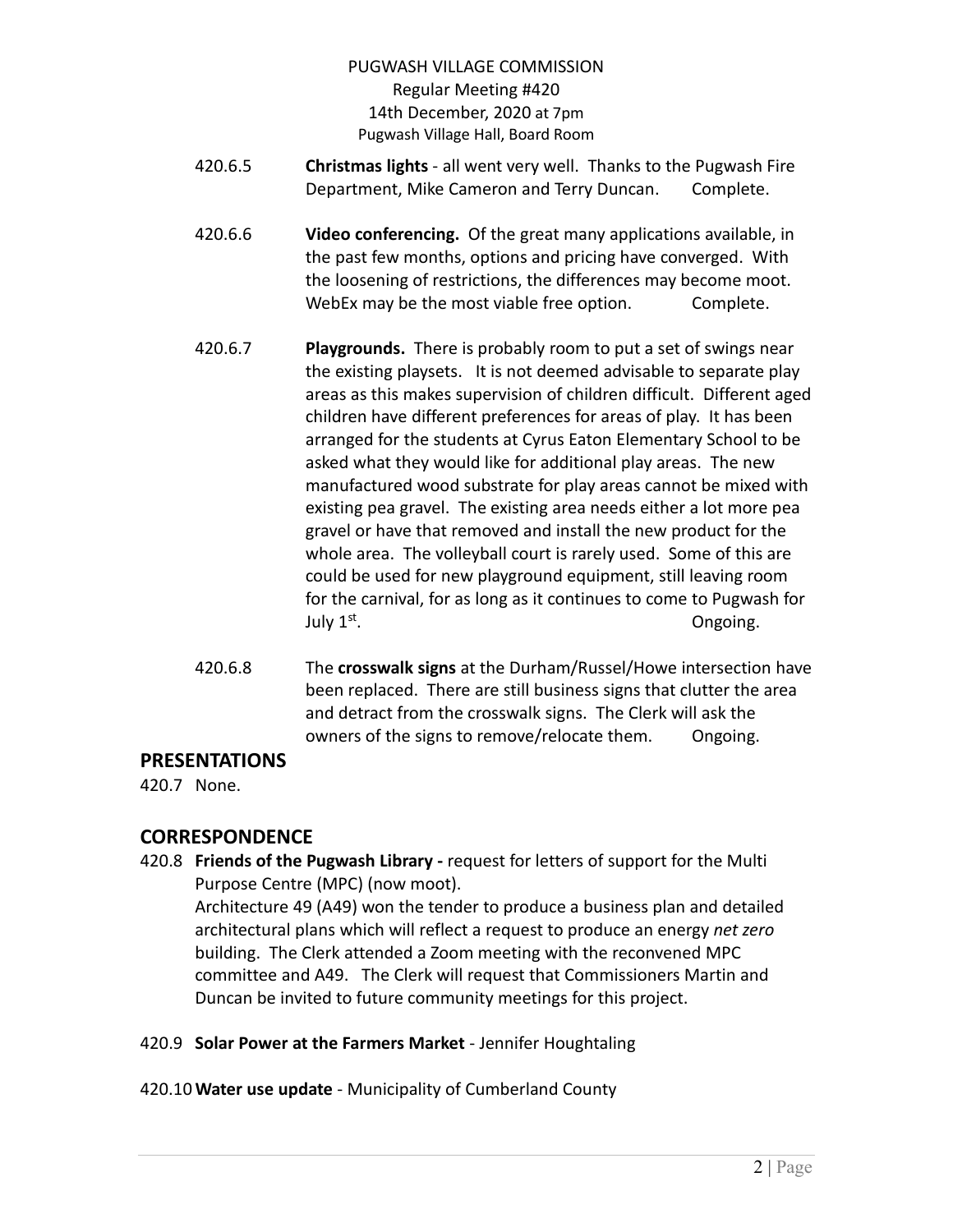# **COMMITTEE REPORTS**

#### **420.11 Clerk Treasurer's Reports**

- 420.11.1 **Parking on Water Street.** Despite repeated written requests to local businesses over many years, employees of some local businesses persist in taking up parking space on Water Street. This makes access to the bank and pharmacy difficult for elderly or for anyone disabled. This is exacerbated in the winter months when roads and sidewalks can be icy or piled with snow. Meanwhile, the Municipal car park on the waterfront goes mostly unused. There is also lots of parking space on the Village side streets. The Commission agreed that the Clerk should ask for one hour parking signs to be erected at the Scotiabank end of Water Street.
	- 420.11.2 **Streetlight request**. The Commissioners agreed that a request be made to add a street light on Water Street just south of the Village Hall where the side walk is very poorly lit.
- 420.11.3 **Development agreements.** Permits for development within the Village area are issued by the Municipality with no knowledge of the Commission which then is kept ignorant of how these may work in concert or in conflict with any plans the Commission is making. These developments may also affect tax income and thus the Village's budget plans.

#### **MOTION**

- **420.12 It was moved by Commissioner Martin and seconded by Commissioner Wilson that the Municipality of Cumberland be formally requested to advise the Village of Pugwash of any development permits issued for use within the Village limits. MOTION CARRIED**
- 420.13 **Accessibility (Municipality)** No report

### 420.14 **Association of Nova Scotia Villages (ANSV)**

Commissioner Martin reported he is Vice Chair of the ANSV. The board meets quarterly.

### 420.15 **Physician Recruitment**

Commissioner Martin reported that there appears to not be full collaboration within and between the committees in the County. The doctor shortage has been somewhat alleviated but now there is a shortage of nursing staff.